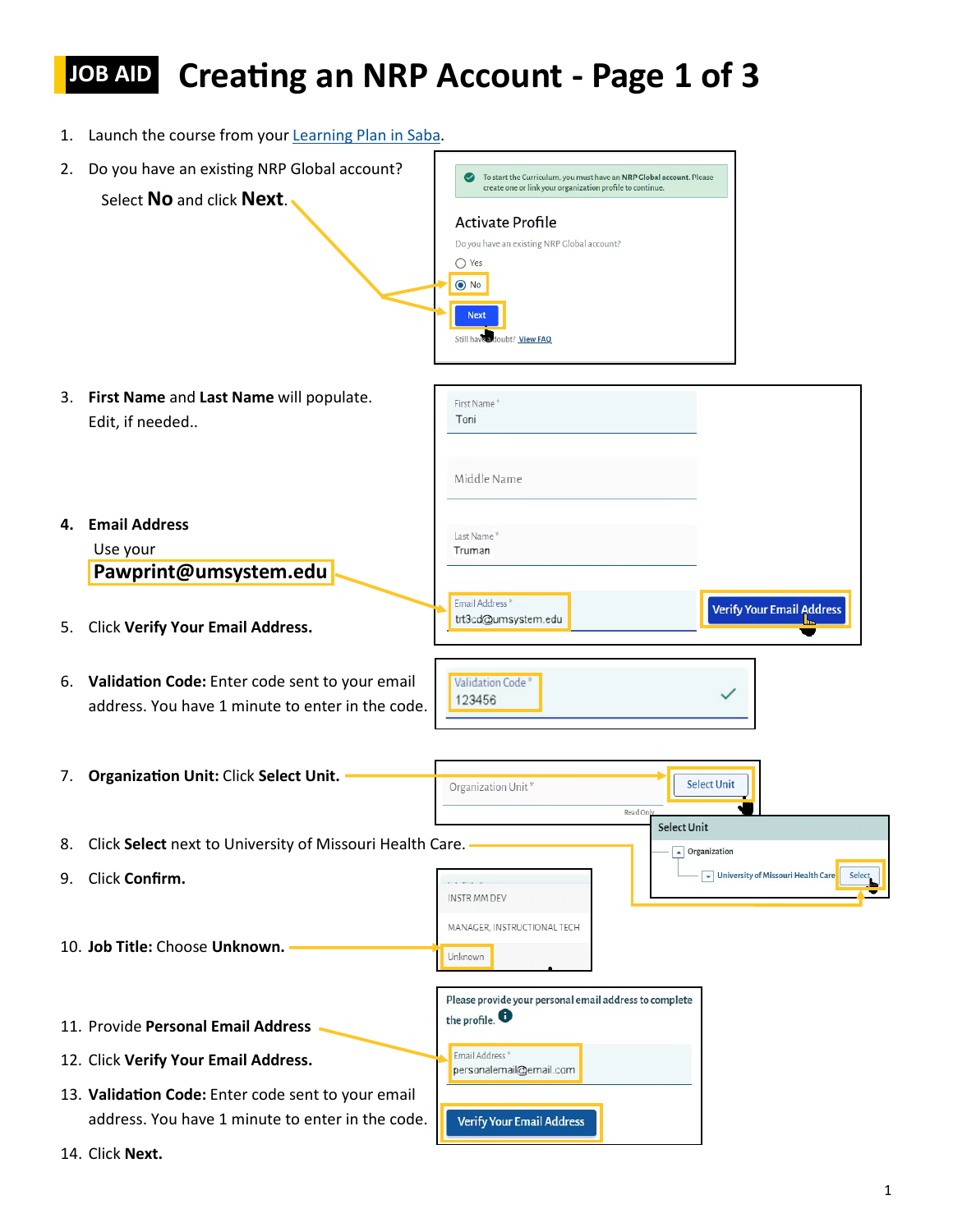## **JOB AID Creating an NRP Account - Page 2 of 3**

| 15. Change your Username to your Pawprint.                 | Username <sup>*</sup><br>trt3cd                                                                  |
|------------------------------------------------------------|--------------------------------------------------------------------------------------------------|
|                                                            | OUser name is pre populated as per the NRP Global<br>ID. You can change it if you wish to change |
| 16. Enter a Password and Confirm Password.                 | Password*<br>Ø                                                                                   |
|                                                            | 0/25                                                                                             |
|                                                            | Confirm Password*<br>Ø                                                                           |
| 17. Job Title: Select which best describes your job title. | Job Title*                                                                                       |
| 18. Complete the Mailing Address section.                  | <b>Mailing Address</b>                                                                           |
|                                                            | Address Line 1*                                                                                  |
|                                                            | Address Line 2                                                                                   |
|                                                            | City <sup>®</sup>                                                                                |
|                                                            | Country                                                                                          |
|                                                            | United States of America                                                                         |
|                                                            | State/Province*                                                                                  |
|                                                            | Zip Code*                                                                                        |
| 19. Enter in a Phone Number.                               | Phone Number                                                                                     |
|                                                            |                                                                                                  |
| 20. Location: Select option. <b>- All Accords</b>          | Location                                                                                         |
|                                                            | Work<br>Home                                                                                     |
| 21. Check box next to I agree to the Terms of Use.         | I agree to the Terms Of Use                                                                      |
| 22. Click Submit.                                          | Submit                                                                                           |